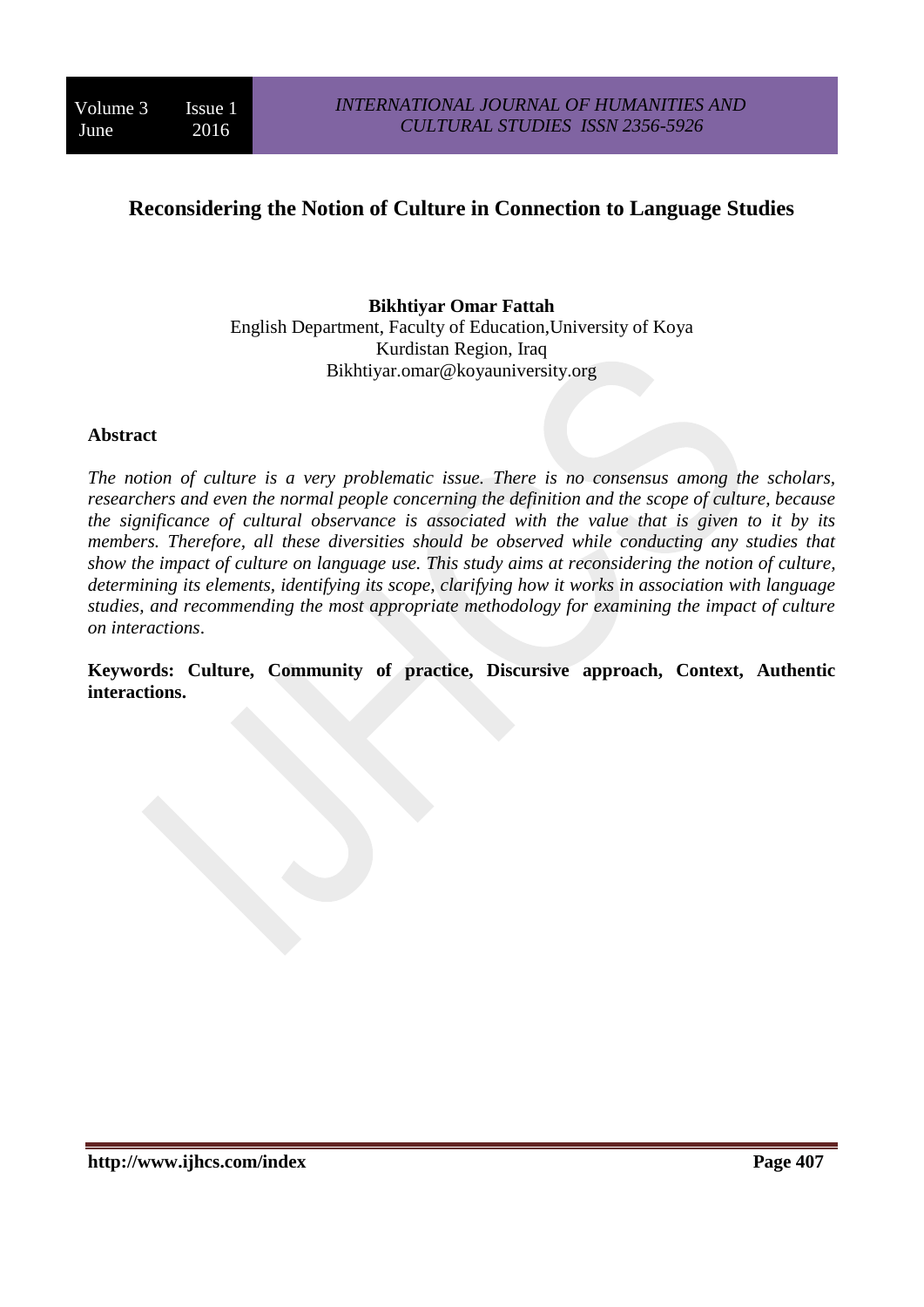## **1. Introduction**

Culture and society have a great impact on language use. According to Sherzer (1987: 296), language "is cultural in that it is one form of symbolic organization of the world. It is a social in that it reflexes and expresses group memberships and relationships". There are hundreds of studies across languages to consider the impact of culture and society on the language use. However, a great number of studies that has been conducted in this respect are not accurately examined, because these studies consider the impact of culture in a generalized way. The adopted methodologies of a considerable number of these studies are formulated in a way that the achieved outcomes do not fulfil the objects, because sometimes researchers do not consider the differences of cultural influences within the different communities of practice in the same societies. For instance, the significance of the cultural observance by the interactants may vary from a culture to another, from a community of practice to another, from an occasion to another. Therefore, to conduct any study in this field, researchers need to consider all these differences and specifications into consideration and identify the concept of culture and its impacts authentically.

The notion of culture needs to be reconsidered, because the way that this concept is implemented is very comprehensive. The degree of the influence of culture may vary from a language to another, from a society to another from a community of practice to another, from a family to another, and even from a person to another, because the nature of culture on the one hand, and the observance of cultural norms and their implementations on the other hand may vary across societies, communities, groups, and individuals.

This study aims at identifying how the notion of culture has been defined and how it should be reconsidered, especially in terms of its impact on language. To fulfil this purpose, this study critically considers the notion of culture, the categorization of cultures, the methodology that can manage cultural studies in association with language use.

#### **2. Culture**

It is difficult to have an agreed upon definition of culture by linguists because cultures are different from each other, consequently they may result in different definitions. Kroeber and Kluckhohn "found and examined 300 definitions of culture, no two of which were the same" (Kroeber and Kluckhohn, 1954, cited by Neuliep, 2012:19). However, there are many attempts to define the notion of culture although they are to some extent comprehensive and generalized that cannot bit the bull's eye. According to Damen (1987: 367), culture is regarded as "learned and shared human patterns or models for living; day- to-day living patterns. These patterns and models pervade all aspects of human social interaction". Each culture has its own particular norms, but the extent of their use and the degree of their influence may vary from one culture to another and from a community of practice to another. For example, a strange visitor to Kurdistan may easily observe that Kurdish enjoy a complex cultural norms in all aspects of life, whereas personally throughout being in the UK I have noticed that the impact of culture on the living style of English people is some extent restricted.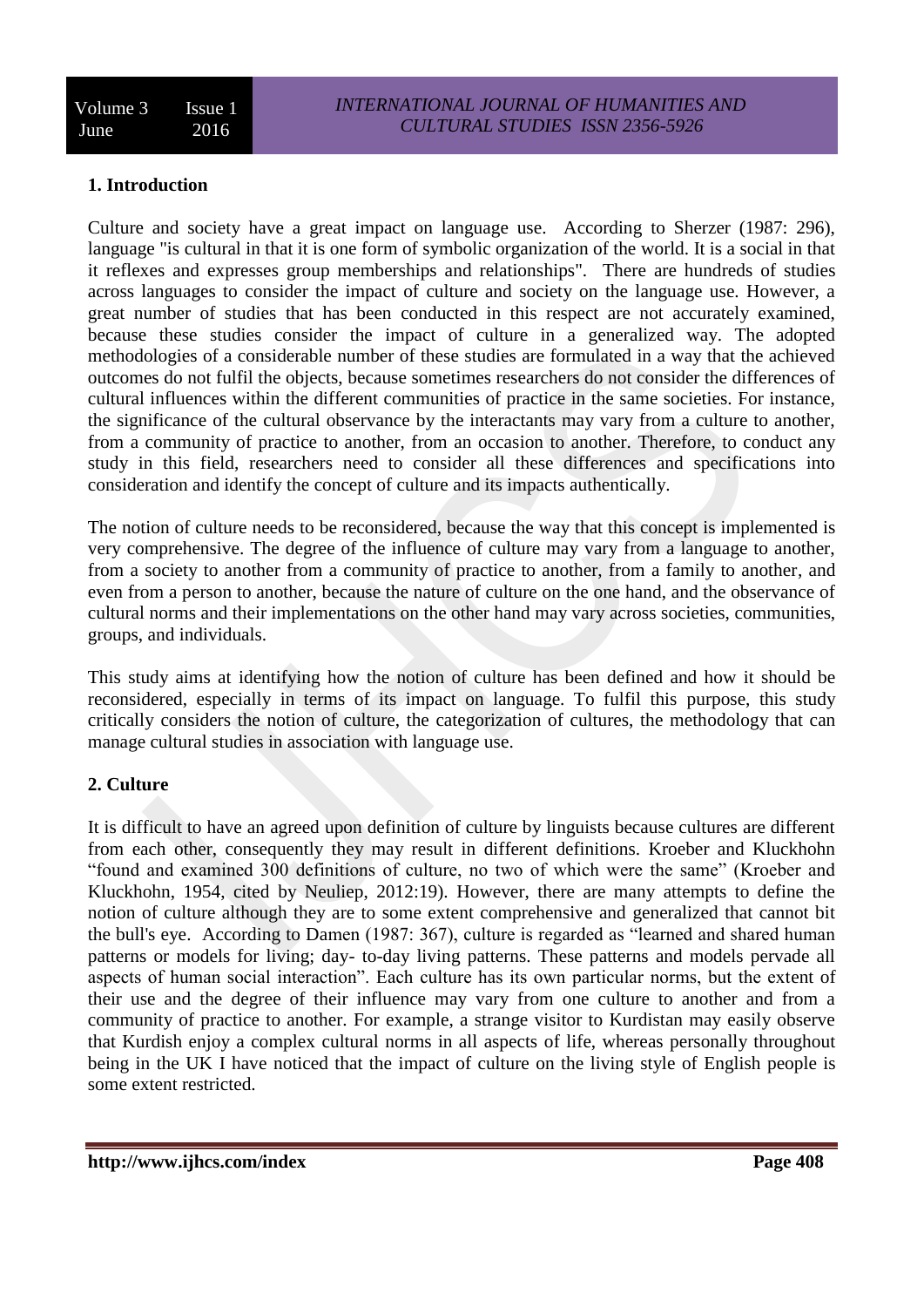Volume 3 Issue 1 June 2016

Matsumoto (2007: 1296) defines culture as "the set of ways that emerges when a group uses the basic tools inherent in its members to address the problems presented by the larger ecological context in which the group exists in order to meets biological needs and social motives". Although culture may involve a set of long-aged norms, it is also the representative of on-going common occurred practices by its members.

Furthermore, Centre for Advanced Research on Language Acquisition (2012: NP) defines culture as "the shared patterns of behaviours and interactions, cognitive constructs, and affective understanding that are learned through a process of socialization". This definition also associates culture with the common socially agreed upon norms and practices in general without taking the recognition, the approval, the denial, and/or the reflections that result from the diversity in the nature, perspectives, commitments and stances of the communities of practice members into consideration. To define the notion of culture, researchers need first to indicate the scope and the boarder of culture (See differences and types of culture); and second to identify the elements of culture (See elements of culture).

All the aforementioned definitions agree on the point that each particular culture results from distinguishing set of norms that may be strange or undesirable to people from other cultures. However, none of them clarifies how to indicate the scope of a culture, and none of them presents that different communities, groups, and individuals from the same culture can have different perspectives towards the significance of observing cultural norms. Thus, differences in the culturally recommended norms on the one hand, and variations in the perspective of people towards the importance of commitment to the observation of these norms on the other hand have resulted in misunderstanding towards the identification and implementation of the notion of culture in language studies.

Culture can be regarded as the representative of the on-going governed practices (e.g., individuals' commitment to the common values) and non-governed practices (e.g. individuals' freedom of practice). However, it may vary from one culture to another. Kurdish culture still employs a number of long-aged behaviours although the majority of these norms are undesirable. For example, the scope of females 'freedom is still narrower than the scope of males' freedom in Kurdish culture although Kurdish people principally, but not practically, stand against this discrimination.

Moreover, not only is culture associated with the inherited norms, but also with the rapid adaptation to instant community requirements. One of the obvious examples to prove that is the speed change of the Kurdish culture. After removing Iraqi Regime in (2003), Kurdish people could practice the normal right to establish a good cultural, economic, scientific and political relationship with the worldwide countries. These relationships have made a noticeable change in Kurdish culture, namely in the style of life, in the perspective towards women's right, in social relationship, in business, in the perspective of belongings, in individuals' freedom and in the stances towards all the traditions and conventions. Thus, the cultural norms in 2003 are noticeably different from the current manipulated norms in 2016. These huge differences just in a decade prove that the observance of culture is associated with the perspective and the commitments' degree of its members, the nature of the communities of practice, and the on-going requirements of the society as well as the impact, the nature, the utility, and the type of the inherited norms.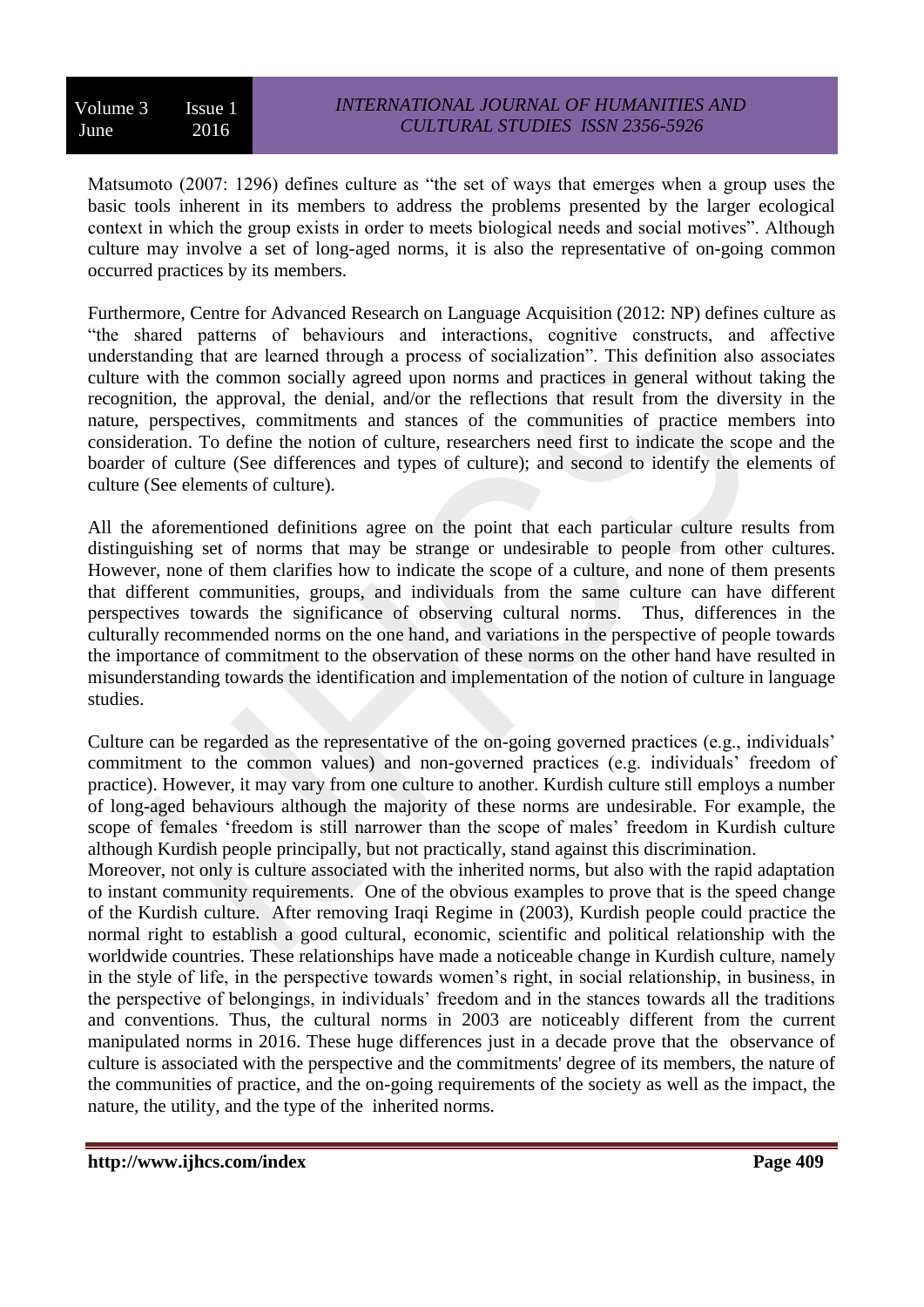## **3. Elements of Culture**

The identification of the elements that constitute culture helps researchers to understand the nature, the scope and the significance of culture in connection to language studies. Hofstede (2004: 8) argues that "culture is composed of many elements which may be classified into four categories: symbols, heroes, rituals and values". Symbols are concerned with both spoken and body language; heroes refer to both existed and unsubstantial figures that are considered as samples within communities; *rituals* are performances that are culturally approved; and *values* are personal feelings that people usually adopt out of their control, such as regarding something delicious or not (Hofstede, 2004: 8-9).

However, Minkov and Hofstede (2013) present Norms and Ideology as another element of culture detached from the values as it has been justified by Gelfand, Nishii, & Raver, (2006) that value is associated with the "internal" impact, and norms with "external" impact on interactants behaviour. This rough distinction is not accurate, because values can also be culturally originated. In the other words, not only does the individuals, but also the community can give the value to the concerned things.

The above brief identification about the elements of culture figures out that culture is not only restricted to the socially recommended norms, customs, traditions and utterances, but also to the personal beliefs, feelings, concerns, interesting, and attitudes. The components that take part in constituting culture are associated with human beings and their interactions, feelings, concerns as well as rituals and conventions. This means that what shape culture are both its members' immediate assessment, and perspectives in addition to the common endorsed norms by different societies, groups, and communities of practice. Therefore, examining language in connection to culture is an over ambitious attempt and usually brings about inaccurate results if the boarder of the interactants community is not accurately identified. For example, the degree of using formulaic utterances may vary from a person to another, from a community of practice to another, from an occasion to another, and from a culture to another. Thus, any contrastive studies about formulaic utterances require a rough indication of the scope.

## **4**. **Differences and Types of Culture:**

Culture differences are associated with diversity in the style of living among different cultural, ethnic, religious and economic groups. Ottaway (1962: 24) states that "a culture is distinguished by the type of response to the same problems which all human beings must solve". A considerable number of universal principles have found their ways in all cultures, but the factors that result in cultural differences are concerned with varieties in manipulating these principles, degree of their importance and the consequence of their ignorance. For example, all cultures agree on the principle that guests should be respected, but the ways of receiving guests, the norms that are associated with hospitality, and the consequences that result from failing to fulfil this principle may vary from one society to another, from a group to another, and from an occasion to another and from one person to another.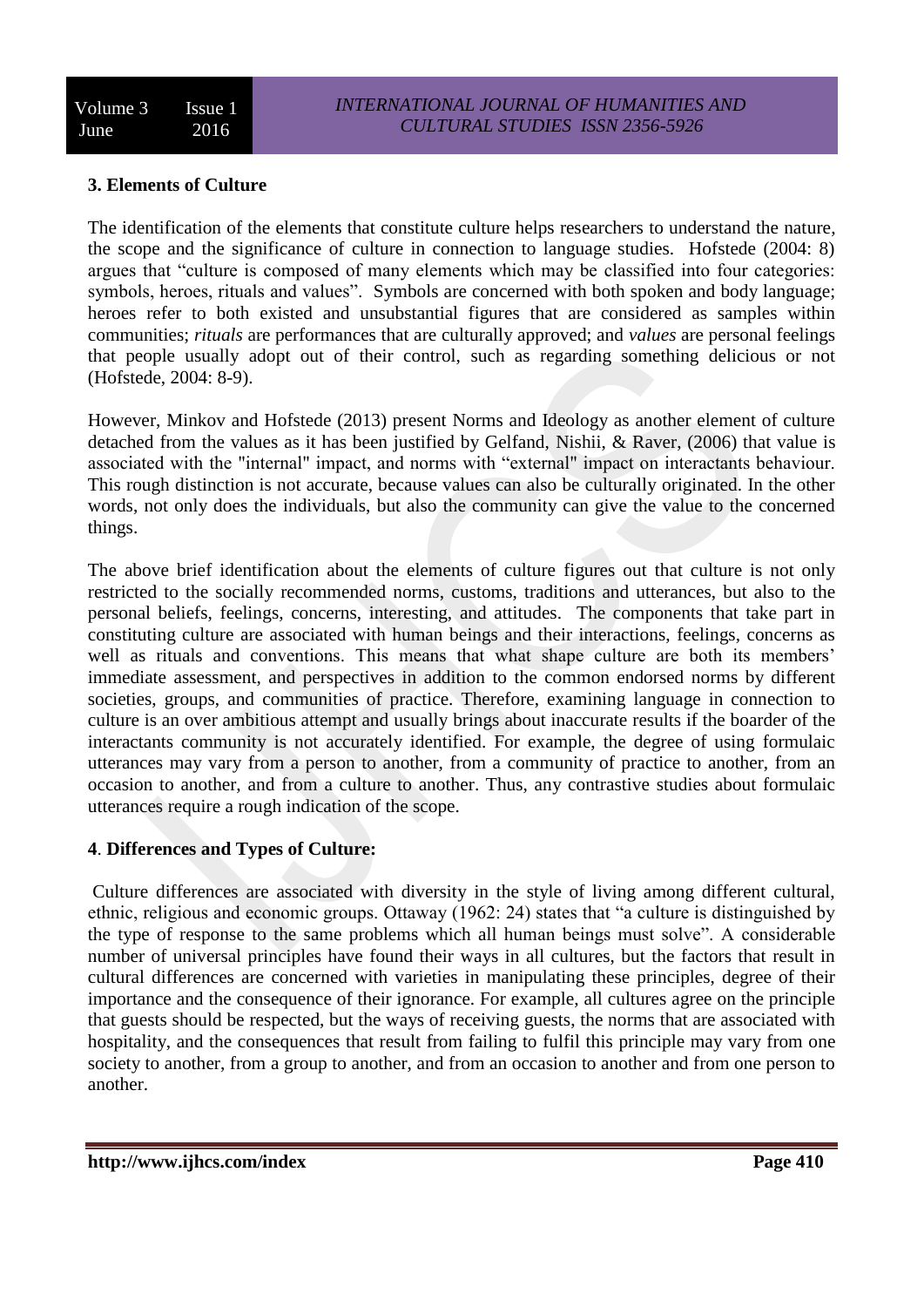Volume 3 Issue 1 June 2016

In addition to the communal and personal factors, there are other issues that take part in the constitution of culture, such as religious, politic, geographical and economic factors. Thus, cultural diversity results from diversity in individuals' scope of freedom and differences in community's interests and concerns as well as dissimilarities in political, geographical and historical issues. As a consequence, diversity in cultural norms and observance rolls down from the level of society till the smallest element of society which is individuals.

Many different features are used to distinguish types of cultures. For example, collectivistic and individualistic (Triandis, 1995), (Gudykuns, 1996), and (neuliep,2012); homogeneous and heterogeneous [\(Stoddard,](http://search.proquest.com.lcproxy.shu.ac.uk/llba/indexinglinkhandler/sng/au/Stoddard,+Ellwyn+R/$N?accountid=13827) 1975) and (Jandt, 2012), Conservative (Pang, 2002), and Liberal cultures ( George, 2007), Volitional and Discernment (Ide, 1992) and many others to label types of culture. These terms are widely used in different occasions. However, to some extent, all these concepts can be classified into two basic types: group-centred or individual-centred. Generally, to get a deeper insight into the nature of harmony among members of a culture, and to understand how the nature of a culture affects its members interaction this study identifies the characteristics of Collectivistic and individualistic cultures.

#### **4.1 Individualistic vs. Collectivistic Cultures:**

Cross-cultural communication studies place emphasis on the impact of cultural differences on language use. Such kinds of studies usually try to find out how the differences between individualistic cultures and collectivistic cultures influence its members' interactions, and to what extent. According to Gudykunst et al. (1996: 511), "cultural individualism-collectivism...has a direct effect on communication because it affects the norms and the rules that guide behaviour in individualistic and collectivistic cultures". Although the nature of culture can have inevitable effect on its members in general, there are many factors that enhance or reduce the degree of the cultural impact on the interactions, such as the setting of interactions, and the interactants' beliefs, status, educational backgrounds and wills. All these differences in the nature of cultures are best to be considered in association with the notions of individualism and collectivism.

Regarding individualism, it is concerned with the notion of individuals' independence, freedom of choice and self-sovereignty (Neuliep, 2012: 48). From the perspective of individualism, people usually think, behave and interact independently without taking his/her backgrounds and belongings into account. Thus, in individualistic cultures "personal goals have the primacy over ingroup goals" (Triandis et al., 1990: 1007). Concerning collectivistic cultures, "people are not seen as isolated individuals" (Neuliep, 2012: 49). Thus, Triandis et al. (1990: 1007) argue that daily interactions, in collectivistic cultures, largely depend on cultural values and common orientations. Consequently, "ingroup goals have the primacy over individual goals"(Triandis et al., 1990: 1007).

These two types of culture are different from one another in terms of individual freedom and goal, language construction, relationship between members, groups' goal and identity. According to Triandis (1993: 156), the main concern of people in individualistic cultures is their freedom, whereas collectivistic cultures focus on the relationship among members in a way that a person attaches his/her concerns with the concerns of the groups/he belongs to, such as "family, tribe, work organisation, consumer group, state, ethnic group, or religious group".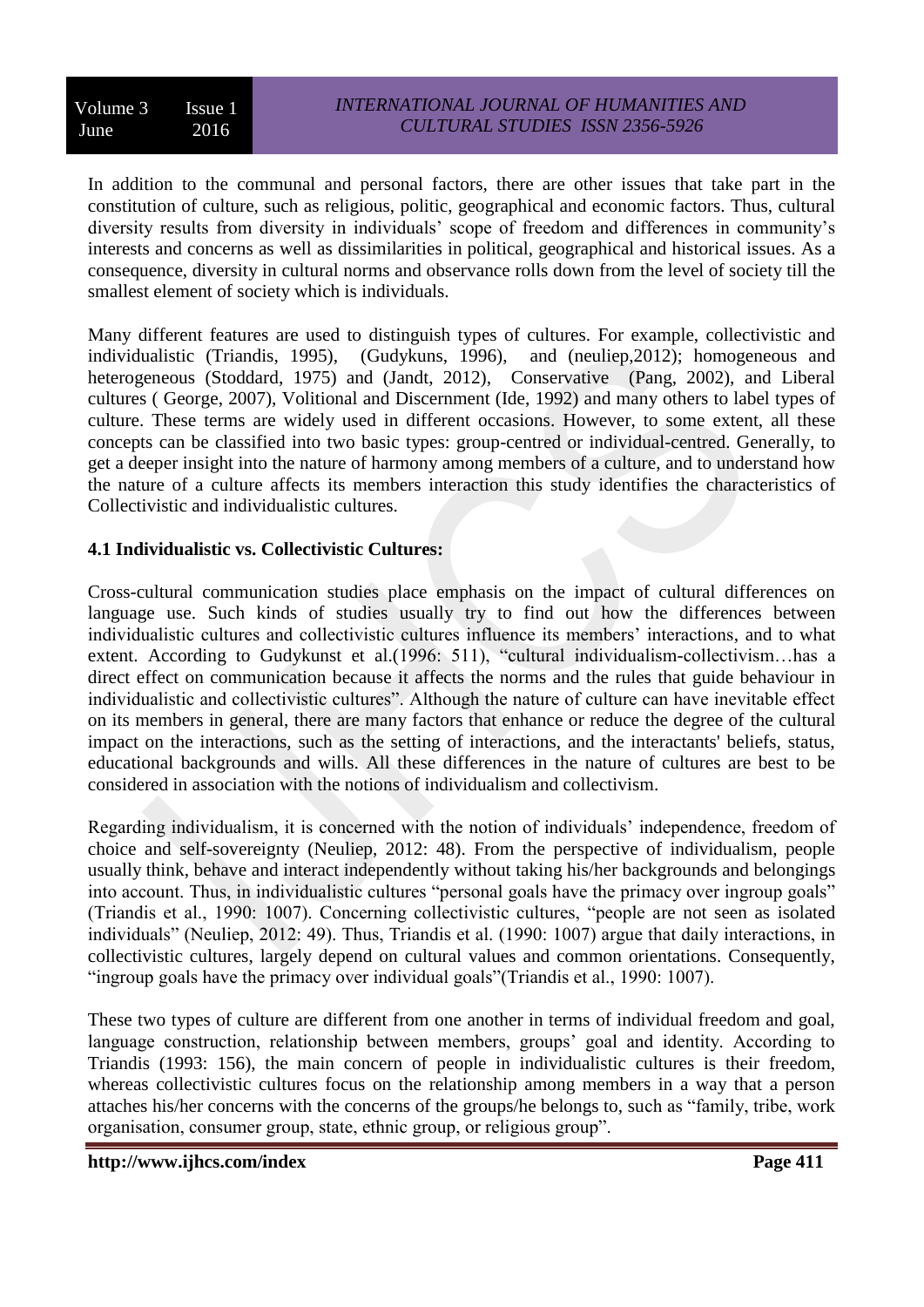In individualistic cultures, people are the decision makers by themselves, whilst in collectivistic cultures people usually try to agree with the group that they belong to (Triandis, 1993: 158). Triandis et al. (1990: 1007) add that in individualistic cultures individual is the most important element, whereas in collectivistic cultures, the priority is given to groups. Moreover, Triandiset al. (1988: 324) state that "In collectivist cultures the relationship of the individual to the ingroup tends to be stable, and even when the ingroup makes highly costly demands the individual stays with it. On the other hand, in individualist cultures people often drop those ingroups that are inconveniently demanding and form new ingroups". Individual in collectivistic cultures has more commitment than individual in individualistic cultures towards his/her group; however, individual cannot easily leave a group to join another. For example, individual cannot easily leave family, childhood friends, and others.

Triandis et al. (1988: 325) add that in contrast to collectivistic cultures, in individualistic cultures the collaboration among people is restricted. Thus, the nature of culture considerably affects daily interactions. The tendency of considering the individual as the most sacred element, keeping individual as an independent entity, and encouraging the individual to think apart from the influence of his/her group (family, tribe and culture) which may make people use non culturally recommended expressions more.

However, considering the group as the most important element, adopting the feeling of belonging, and encouraging harmony may make interactants use culturally recommended patterns and formulaic expressions more. This assumption about the differences in the degree of the cultural impact on interactions results from the fact that: people in collectivistic cultures observe each other concerns and needs more than the people do in individualistic cultures. Consequently, people in collectivistic cultures interact more according to cultural norms and use these patterns more that are culturally recommended, such as formulaic expressions.

Although Neuliep (2012: 50) argues that "individualism and collectivism are not mutually exclusive; that is, they can coexist within a person of any culture", he believes that members of *collectivistic culture* usually "see themselves as interdependent" by following a set of common principles, whereas interactants in individualistic cultures regards their choice and belief as the most sacred element (Neuliep, 2012: 49).

Such tough distinction between these two kinds of culture and their members does not work accurately especially in the field of language studies. Culture and individual can have both individualistic and collectivistic orientations simultaneously although they may be interested in one of them more. People generally tend to defend their personal autonomy; simultaneously they need to observe cultural norms. Thus, sometimes a person may interact as an individualist and sometimes as a collectivist. For example, unlike English culture which is recognised as one of the most individualistic cultures ( Hofstede, 1984), Kurdish culture tends to be collectivistic. Kurdish culture is distinguished by a strong harmony among its members that results from the impact of cultural norms, religious principles and the homogeneity among its members as well as the politic, administrative, economic and geographical status that require individual to observe group orientations. However, the context will determine the degree of the cultural impact on the Kurdish interactants.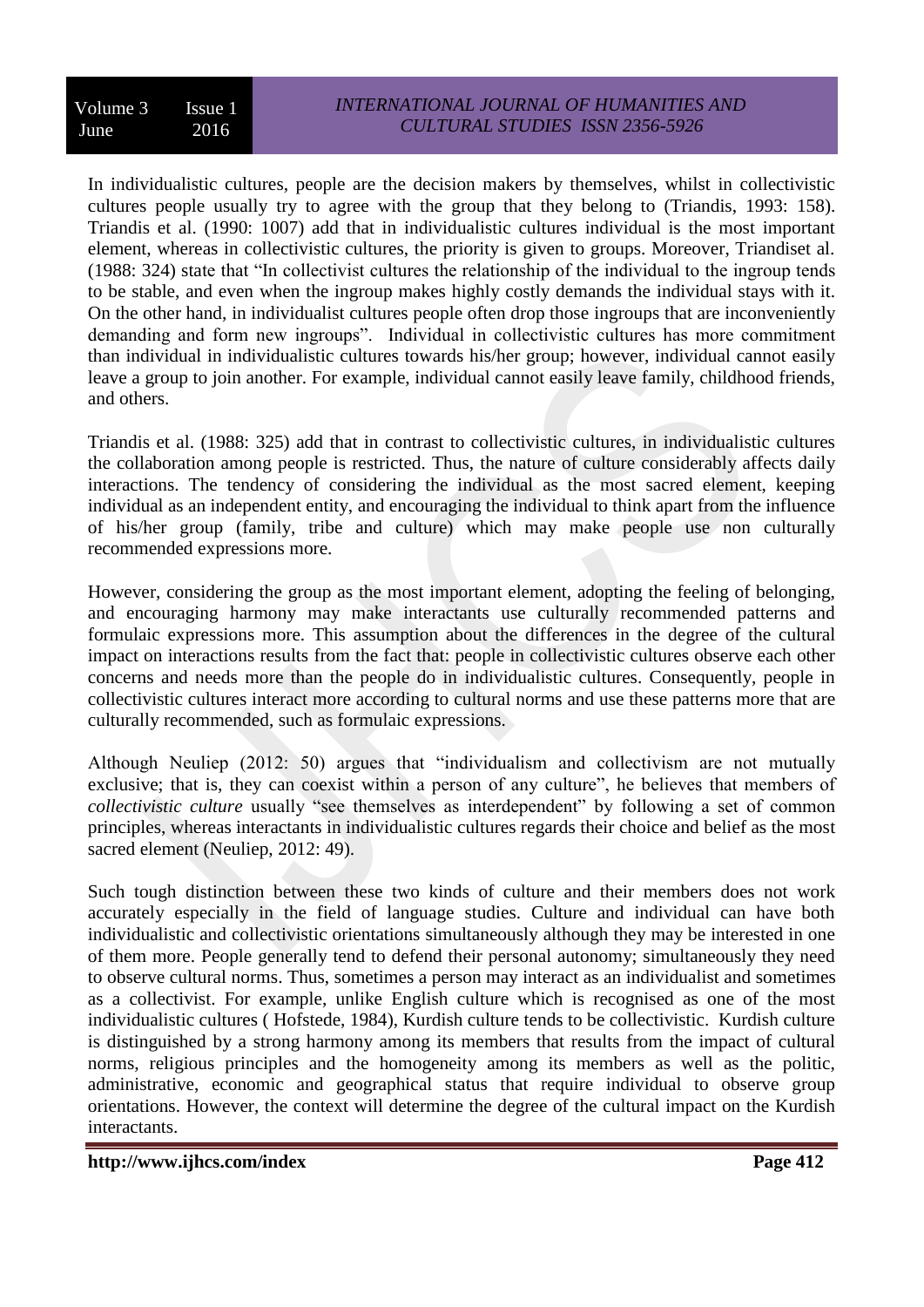In brief, such polarization of cultures in connection to language studies does not bring about accurate results, because within a so called collectivistic culture, one can easily come across interactions from different communities of practice and occasions that their interactions are tend to be more volitional and free from the impact of culture and vice versa.

## **5. Cross cultural communication**

Language is a "medium through which we perceive, understand and communicate about other things"(Linell, 2001: 108).Although language is a means of interacting among people, it can also be a source of misunderstanding among interactants. Scollon and Scollon (2001:138) state that human being rather than culture carry out communication; therefore, they propose using "interpersonal communication" instead of "intercultural communication". However, both the terms can stand for the same meaning which is connected to the study of people's interaction across cultures.

According to Neuliep (2012: 24), *cross-cultural communication* can be fulfilled "whenever a minimum of two persons from different cultures or microcultures come together and exchange verbal and nonverbal symbols". The *cross-cultural communication* is a wide spread phenomenon due to the increase of multicultural societies all over the world. This issue result in conducting many studies on *cross-cultural communication*.

Scollon and Scollon (2001:140) argue that cultural differences result from the varieties that exist in terms of people's "ideology", the process of "socialisation", "forms of discourse" that presents the purpose of language use, and "face systems" which regards the process of systemising the nature of relations between "self" with inside and outside community members. All these issues affect the ways of people's interaction. Consequently peoples with different cultural backgrounds can adopt different ways of communication in general.

Gudykunst (1997) points out that in addition to the cultural differences, both social and personal variables take part in communicational differences across cultures. The nature of these variables may vary from culture to another, consequently their impact across cultures are different. For example, the impact of power on interactional construction is very noticeable in Kurdish culture because: 1) people with higher status like compliments, 2) the political and administrative status of Kurdistan make governmental figures, other than the establishment that they work in, be more important. In the other words, for example, people need to compliment or to comply with a university Chancellor to have a better position in the university. Thus, the impact of power differences on people's interaction in Kurdish culture may be more than the impact of power in the constitutional organized countries.

Canale (1983: 7) states that "status of participants, purposes of interaction, and norms … of interactions" should be considered in order to have an appropriate interaction and guarantee an accurate interpretation "in different sociolinguistic contexts". This means that in order to manage the process of conveying or interpreting messages successfully, interactants need to observe all the related elements and issues that affect interactions. Thus, we can elucidate that although these processes by themselves are a tough task, they are harder to manage among intercultural interactants.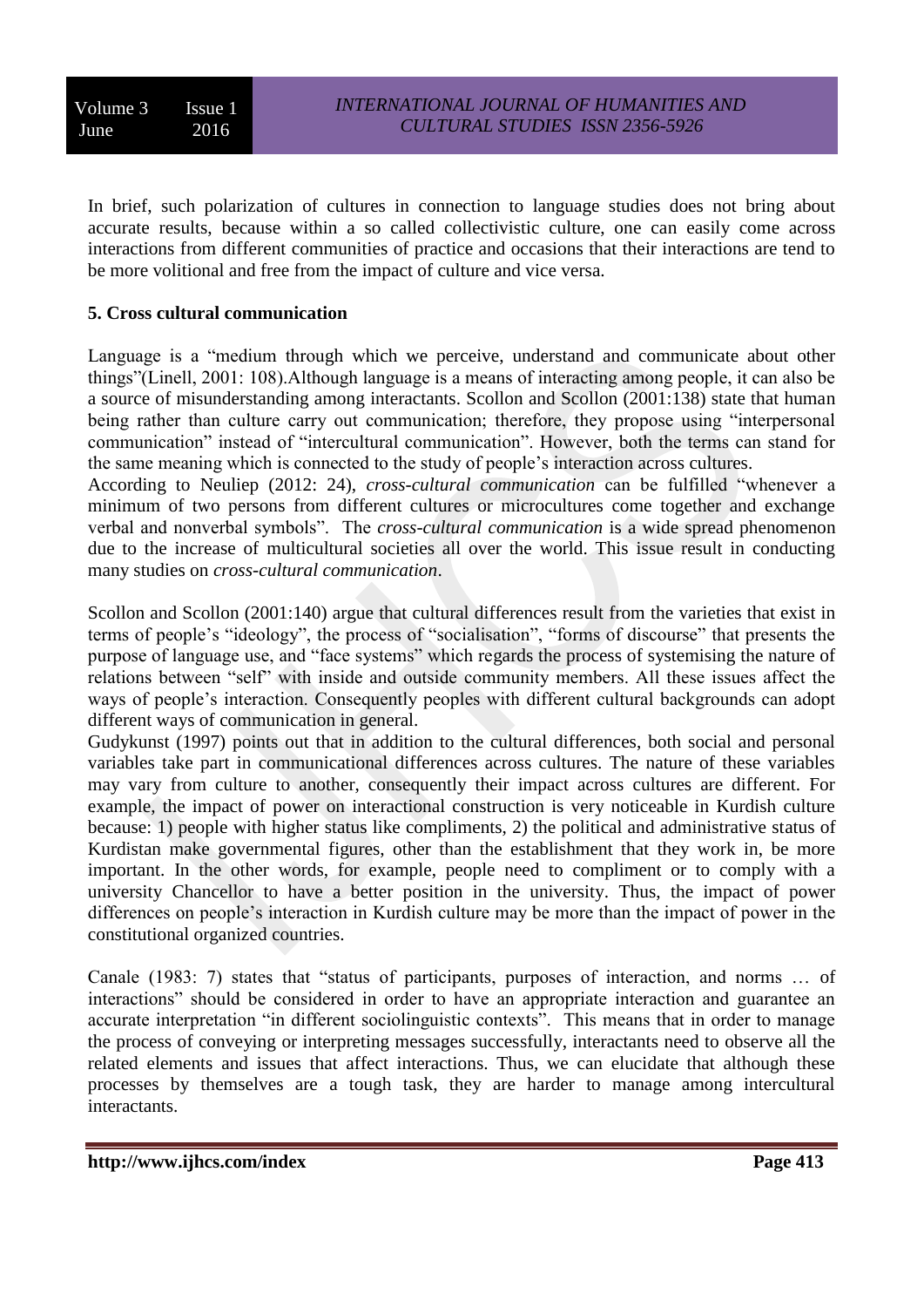According to Scollon and Scollon (2001: 151), language is a device "to convey information and relationship", but the significance of these two elements may varyacross cultures. Scollon and Scollon attempts to say that people use language to transmit information and to show the nature of kinship among interactants.

However, language can be used for other different purposes. One can easily observe that Kurdish interaction is full of compliments and expressions that enhance interactants' relationship. When Kurdish people meet, they usually ask about each other's health conditions, each other's family members even sometimes without knowing them, wishing them the best, and showing eagerness and happiness to the meeting and many other ways to show familiarity and intimacy.

Moreover, the use of language is not always oriented, because people sometimes use language just to meet a social norm, i.e. they sometimes interact just for the sake of interaction not for conveying /receiving a message or to enhance social relationship. For example, a Kurdish speaker usually lists several questions consequently while doing regards (such as *ĉony?, baŝy?, tendrw:stitĉona?, ma:lawaĉo:nn? Hamw:la:yakba:ŝn?=*How are you? Are you fine? How is your health? How is your family? Is everyone fine?), without paying attention to the answers of these questions. However, this style of interacting might be different in other culture.

Furthermore, the differences across cultures in terms of using language can also be found in body language as well. For example, Scollon and Scollon (2001: 156) state that *smile* can have different interpretations across cultures. Smiling to a passer-by with a different gender can have more than one interpretation in Kurdish culture, such as insult, abuse or sometimes it is used among young people to the opposite gender to give a hint for starting relationship, whereas smiling to unknown passer-by in the United Kingdom is generally a matter of showing intimacy. Thus, each culture has its own distinguished perspective in terms of language use and language interpretation.

Concerning the process of conducting studies on cross-cultural communication, Gudykunst (1997: 344) argues that to conduct an adequate study of cross culture communication, researchers need to utilise both etic and emic approaches simultaneously because it helps researchers to make use of universal principles in addition to the observation of cultural and communal specifics.

#### **6. Culture and language**

It is evident that culture and language affect each other. Kramsch (1998: 3) argues that "language symbolises cultural reality". Language is one of the elements that is usually considered when investigating culture, because it is a means that interactants through which can observe the impact cultural differences.

Precisely, the type of a culture can be determined through its members' verbal interactions. For instance, observers can distinguish volitional, heterogeneous, liberal or secular cultures from discernment, homogeneous, conservative or religious cultures by analysing people's speech. Moreover, Eliasoph and Lichterman (2003: 735) claim that "culture**…** structures people's ability to think". This means that culture affects individuals' interactions (verbal and non-verbal). However, the power of culture's impact may vary from one society to another till from one person to another. For example, in Kurdish culture there is a convention of respecting elder people, so Kurdish young people use the expressions /*xa:l*/ (*maternal uncle)* or */ma:m/*(*paternal uncle*)to address unknown old men, whereas English people as I have generally observed simply use nothing to address elder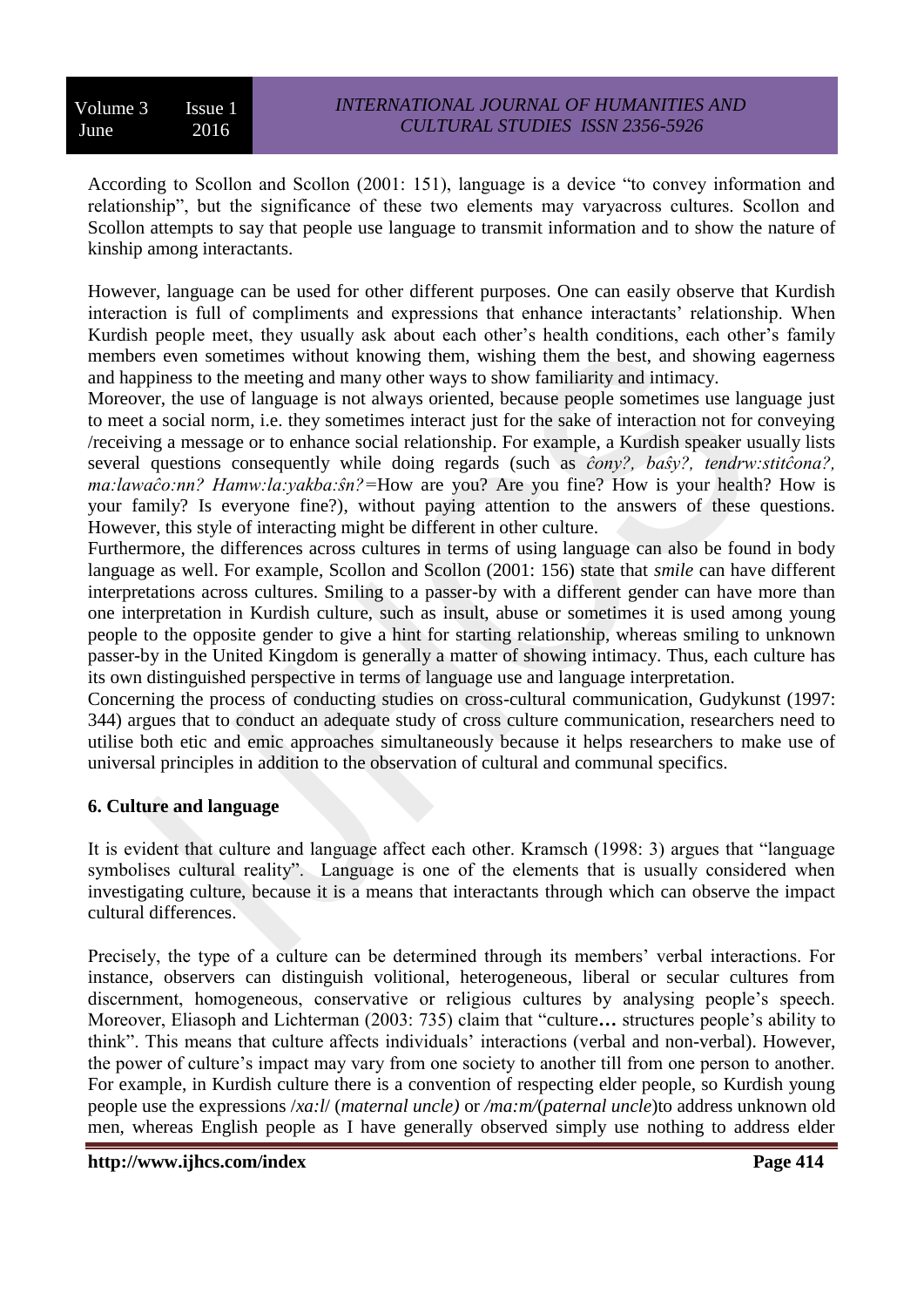Volume 3 Issue 1 June 2016

people. These differences in addressing old men are raised is one of the samples of cultural differences between Kurdish and English.

In addition to the cultural differences at the level of language differences, although people that share the same language but belong to different nationalities usually adopt different styles and employ different perspectives in constructing interactions. For example, Scollon and Scollon (2001: 150)state that the English language is used in several different countries but each country has its own distinictive culture and traditions. Thus, people in those countries may have different concerns and interests to observe, consequently they express themselves in dissimilar ways.

According to Jandt (2010: 37), "communication and culture are inseperable" in away that "culture cannot be known without a study of communication, and communication can only be understood with an understanding of the culture it supports". Thus, Jandt attempt to say that language and culture are two complementary elements that are essential to identify one another, because it is impossible to study culture without shedding light on the contribution of language as an essential component of culture, simultaneously it is also inadequate toexamine language without considering the impact of culture on daily interactions. Therefore, to conduct any study in connection to language, reaserchers should take the differences of culture in terms of influence and observance among various communities of practice of the same language speakers within the same society.

#### **7. Context and Language**

It is hard to provide the notion of *context* with an accurate definition (Duranti and Goodwin ,1992: 2) althogh there are many attempts to present what does the notion of context cover. According to Neuliep (2012: 24), the notion of context is concerned with "the setting, situation, circumstances, background, and overall framework within which communication occurs". *Setting* involves the place and the time in which the interactions happen. *Situation* and *Circumstances* are concerned with the general atmosphere of interactions, the current mood of interactants, the content of interactions, the nature of relationship among interactants, the previous experience of the interactants, and the educational level of interactants. *Background* is associated with interactants' cultural, religious, ethnical, ideological, and educational backgrounds. All these issues participate in constructing context.

Concerning the relationship between context znd daily interactions, Liu et al. (2011: 40) state that "context influences what we communicate and how we communicate". However, Duranti (1992:87) argue that "it is no longer context alone (be it the referent's status/rank or the speech event) that determines the language used". Duranti deals with interactants as a complementary part of context, whereas Hymes considers interactants as one of the components of context (Hymes, 1967, cited by Lindstorm, 1992: 103). Thus, the notion of context and its scope is a matter of disagreement among linguists.

The interactants need to observe all the contextual elements and issues while interacting. For example, in Kurdish culture if one of the interactants has unusual hair style, the rest interactants try to avoid talking about hair styles in order not to cause offence.

In addition to the topic and the style of communication, context also affects interactants' perception (Liu et al., 2011: 83). The same expression in the same setting with the same interactants can have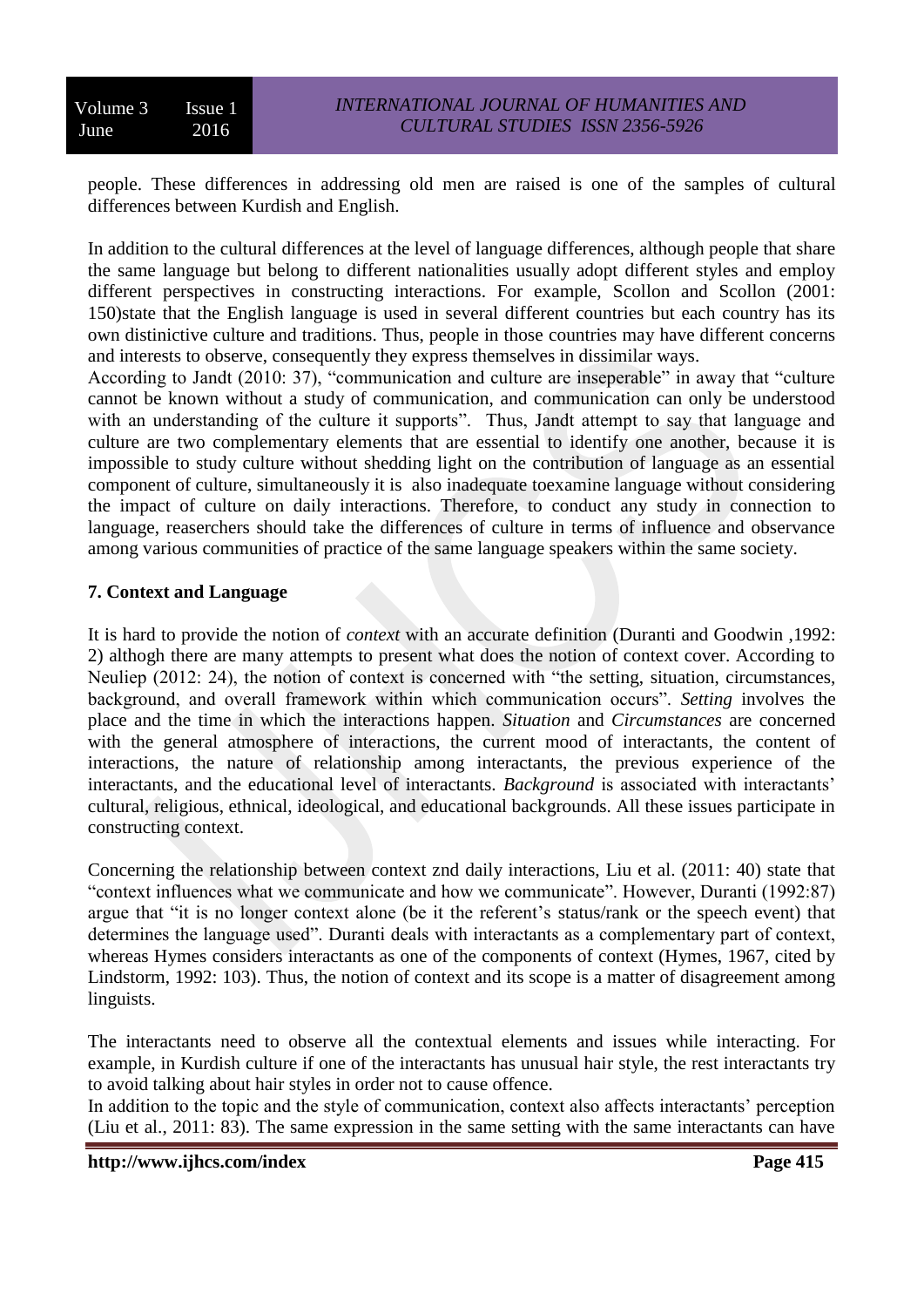different interpretations. For instance, regarding hard study as an essential method to pass an examination is a fact, but the same view in the same setting may be interpreted as offensive if it is uttered in front of a student who has recently failed. Thus, every element that relates to interactants, culture norms, situation, and setting may affect speakers' interactional constitutions and recipients' interpretations.

Context is another issue that helps us to understand the notion, the scope, and the impact of culture on language use as well as helping researchers in recognizing the significance of cultural observance, and the consequences of its ignorance. Basing on the aforementioned facts, context should be always considered while examining the impact of culture on language use, because it is the context that manages the way that the influences of culture work in various occasions and interactions.

#### **8. Culture and individuals**

Culture and individual are two faces of the same coin. It is people that agree upon norms to function as a culture in order to be observed later on, and it is the culture that more or less has a constant impact on its members. This relationship is reciprocal. According to Neuliep (2012: 46), "culture teaches one how to *think*, conditions one how to *feel*, and instructs one how to *act*, especially how to *interact* with others". Although this excessive generalization by Neulip does not show the actual role of culture, it affects all the aspects that relate to human beings. In addition to its impact, culture is also being affected by its members. Individuals play a great role in bringing about diversity in language, because each person has their own different thought, style, and ideology. Although individuals usually follow the stream, they try to reserve their own distinctive personality and defend their favourite style in interaction.

The verification of the reciprocal relationship between culture and individual can be derived from two different complementary claims, one by Gusfield, and the other by Eelen. According to [Gusfield](http://shu.summon.serialssolutions.com/search?s.dym=false&s.q=Author%3A%22joseph+r.+gusfield%22) (2006: 43), "human behaviour is produced by discrete human cultures", whereas Eelen (2001: 2016) argues that "ultimately the social/cultural relies on the individual for its existence". These two authors look atculture construction from two different perspectives, because both cultural norms and individual behaviours are complementary i.e. people are the founder of all the cultural norms in a period of time, but these norms may determine individuals' behaviour of the same culture.

More precisely, individuals of the same culture can have different stance towards the observance of cultural norms. Triandis (1995: 5) argues that "in every culture there are people who are *allocentric*, who believe, feel, and act very much like collectivists do around the world. There are also people who are *idiocentric*, who believe, feel, and act the way individualists do around the world". Many factors engage in the orientation of people, such as personal ideology, the situation, the impact of culture, and many others. Therefore, the process of interaction constitution generally may vary from a culture to another, from a community to another and from one person to another, as a consequence the degree of the observance of culture and surrounding requirements also vary in the different associations and communities of practice.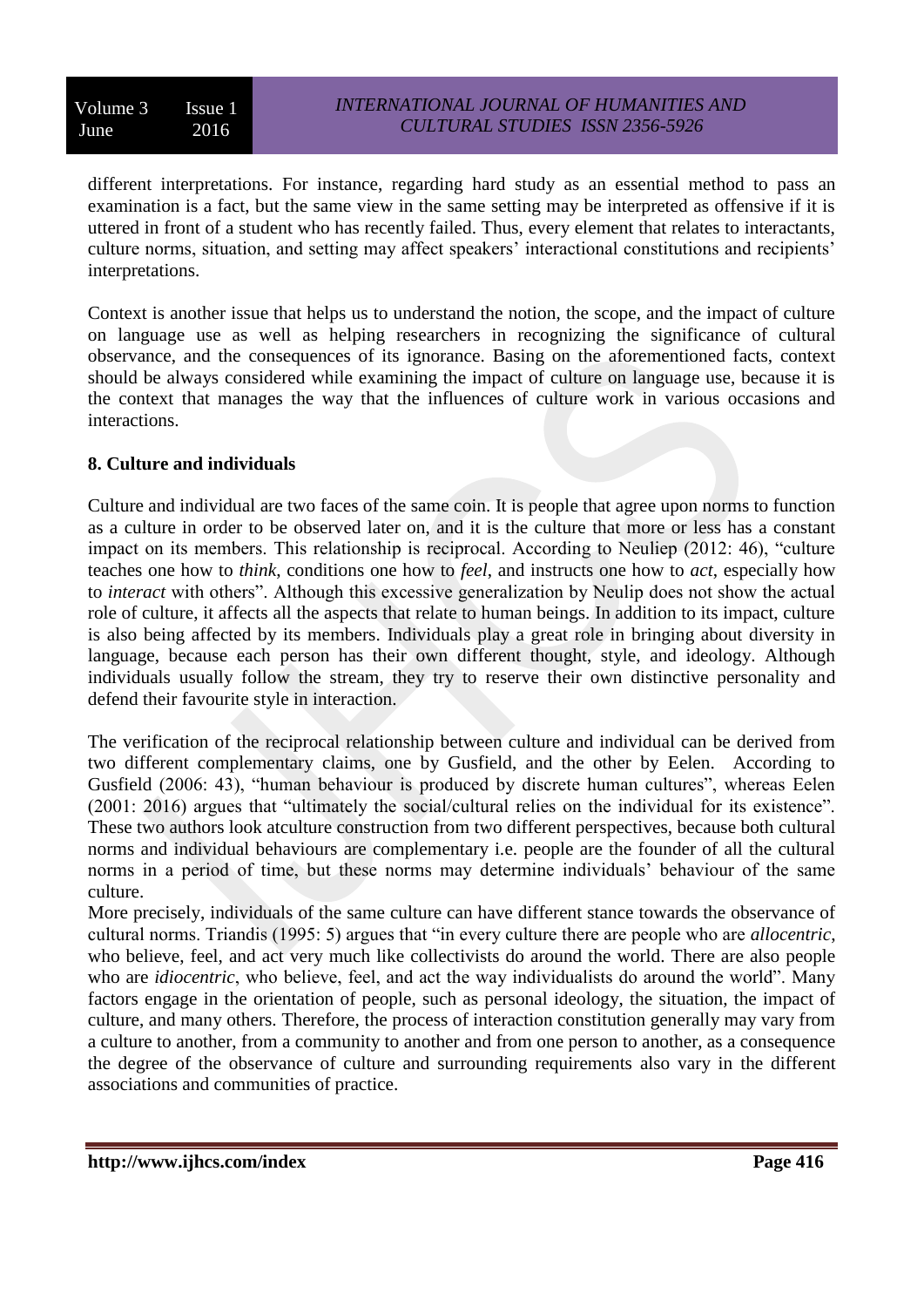#### **9. Cultural Studies and Methodology**

Conducting linguistic studies in connection to culture is a very challenging process, because identifying the notion of culture and indicating its approximate scope requires accuracy. For instance, conducting a study about cultural impacts on the degree of using direct and indirect communication in Kurdish is very comprehensive, and probably brings about inaccurate results. In such a kind of study, the researcher cannot take all the diversities that result from differences in the communities of practice, in the settings, in theoccasions, in the participants' educational, cultural, and ideological backgrounds, and in their personal interesting into consideration. Therefore, the studies that consider the impact of culture on language use should draw on the qualitative approach. According to Sogunro (2002), the qualitative approach focuses on the objective description, elaboration and analysis of the collected data. Therefore, the researchers' understanding, view, and belief play essential role in determining the nature of the influence of culture on language use. However, discursive theorists, such as Watts (2003), Mills (2009), Culpeper (2011) state that it is the context that determine the influence of culture on daily interactions. Therefore, in order to collect reliable data for conducting such studies, researchers should observe the following diversities: 1) the setting of interactions; 2) the personality, belief, status, and cultural background of the interactants; 3) the nature of relationship between the interactants, and 4) the sort of the occasion.

Concerning the process of data collection, researchers should make sure that the collected data is authentic (normal daily interactions) that is to a great extent free from the awareness of the interactants. For example, recording interactions of a gathered family at dinner can provide authentic data. Although it is a part of the research ethics that the participants are told in advance that their interactions will be recorded, the participants can get used with the situation to interact normally just after several minutes from the recording start.

After the process of data collection, the data analysis should be left to the participants themselves, because according to Bousfield (2008), only the interactants can provide the right interpretation of their intentions and perceptions. Therefore, only interactants can determine the impact of culture on their interactions. In general, the role of the researchers in the process of data analysis in the studies that are related to the impact of culture on language is passive.

#### **Conclusions**

- 1. The nature, the significance, and the impact of culture may vary from a society to another, from a community of practice to another, from a setting to another, and from a person to another.
- 2. The researchers should examine the impact culture at the level of the community of practice or narrower.
- 3. The studies that consider the relationships between culture and language should be examined in accordance with the discursive approach.
- 4. Only authentic data can give the right degree of the influence of culture on interactions.
- 5. The researchers should engage the interactants themselves in the process of data analyses.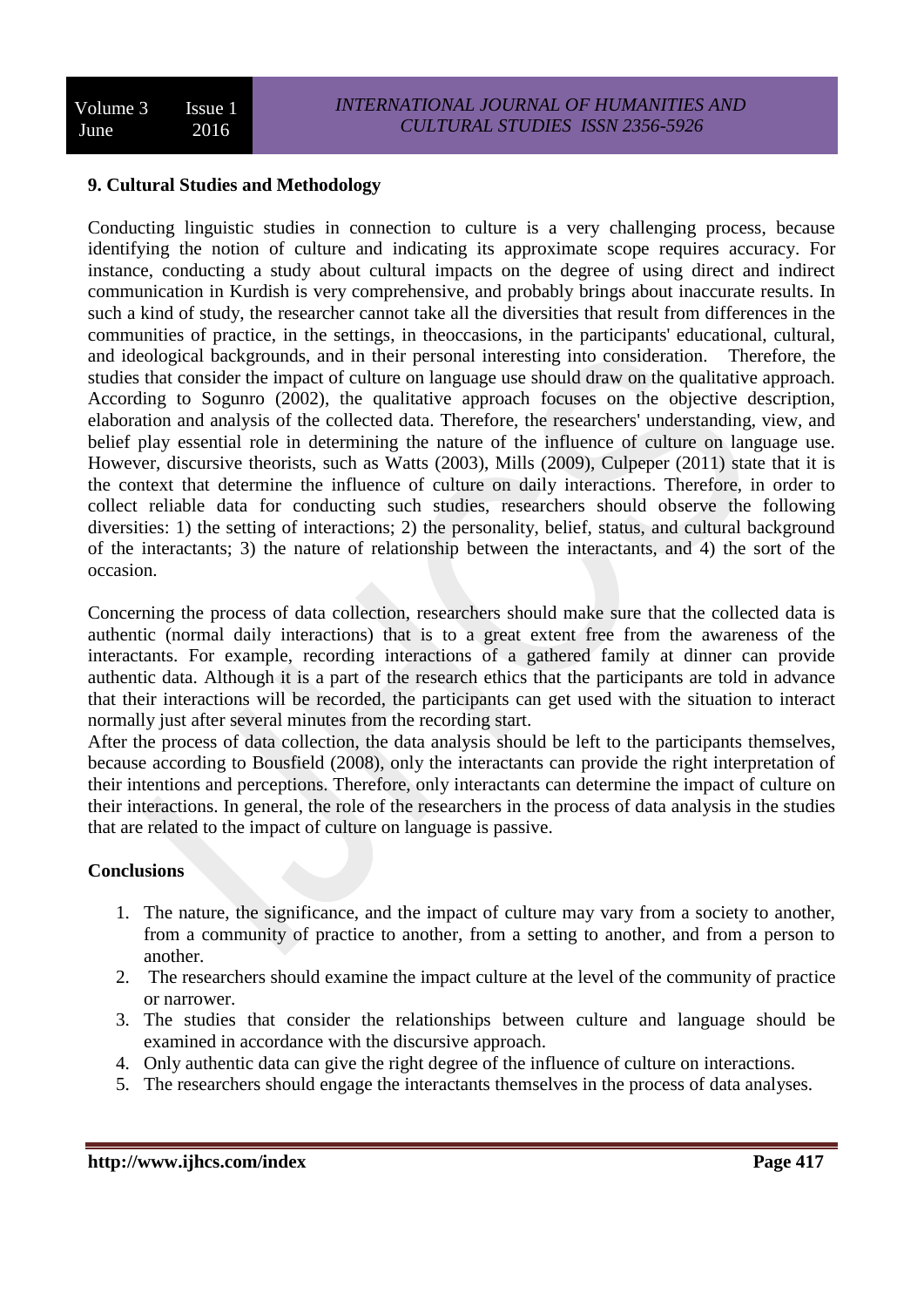#### **References**

Bousfield, Derek (2008) *Impoliteness in Interaction*. Amsterdam: John Benjamins Publishing Company.

Canale, Michael (1983). From communicative competence to communicative language pedagogy. In: RICHARDS, Jack C. and SCHMIDT, Richard W. (eds.). *Language and Communication*. London and New York, Longman, 2-27.

CARLA (Centre for Advanced Research on Language Acquisition) (2012). What is Culture? [online]. Last accessed 2 Oct.2012at[:http://www.carla.umn.edu/ culture/ definitions.html.](http://www.carla.umn.edu/%20culture/%20definitions.html)

[Crowder, George](http://shu.summon.serialssolutions.com/search?s.dym=false&s.q=Author%3A%22Crowder%2C+George%22) (2007)Two Concepts of Liberal [Pluralism.](http://shu.summon.serialssolutions.com/link/0/eLvHCXMwTZ27DYIxDIRTsALULBApjuM8asQvBoABnOS8_whYCAnaa9zdfW7uQri62LA8e7QPxXYkt1mqrGTMVT_lpb_Ogj83P87hddyft0f87gBEdfqgyBvVqCcDdDpej9xszIzS0JY0T8Q12VgInLGKMzKnrYI-i5Bfpks4-S-NNyyyJeA)*Politic Theory*, 35 (2), 121-146.

Damen,Louise (1987). *Culture Learning: The Fifth Dimension on the Language Classroom.* Reading,Addison-Wesley.

Duranti, Alessandro (1992) Language in context and language as context: the Samoan respect vocabulary. In Duranti, Alessandro and Goodwin, Charles (eds.). Rethinking Context: Language as an interactive phenomenon,77-100, Cambridge: Cambridge University Press.

Eliasophi, Nina and LichtermanI, Paul (2003). Culture in Interaction.*American Journal of Sociology*, 108 (4),pp. 735-794.

Erickson, Frederick (2001). Co-membership and wiggle room: Some implications of the study of talk for the development of social theory, pp. 152-181, in Coupland, Nikolas, Sarangi, Srikant and Candlin, Christopher N. (eds.). *Sociolinguistics and Social theory*. London and New York. Longman.

Gelfand, Michele J; Nishii, Lisa Hisae; and Raver Jana L. (2006) On the nature and

importance of cultural tightness-looseness. Applied psychology. 91(6),

1225-44.

Gudykunst, William B.; Matsumoto, Yuko; Ting-Toomy, Nishida, Tsukasa; Kim, Kwangsu; Heyman, Sam (1996) The Influence of Cultural Individualism-Collectivism, Self Construal, and Individual Values on Communication Styles Across Cultures. Human Communication Research.22 (4), 510-543.

Gudykunst, William B. (1997). Cultural Variability in Communication : An Introduction. *Communication research*, **24** (4), 327-348.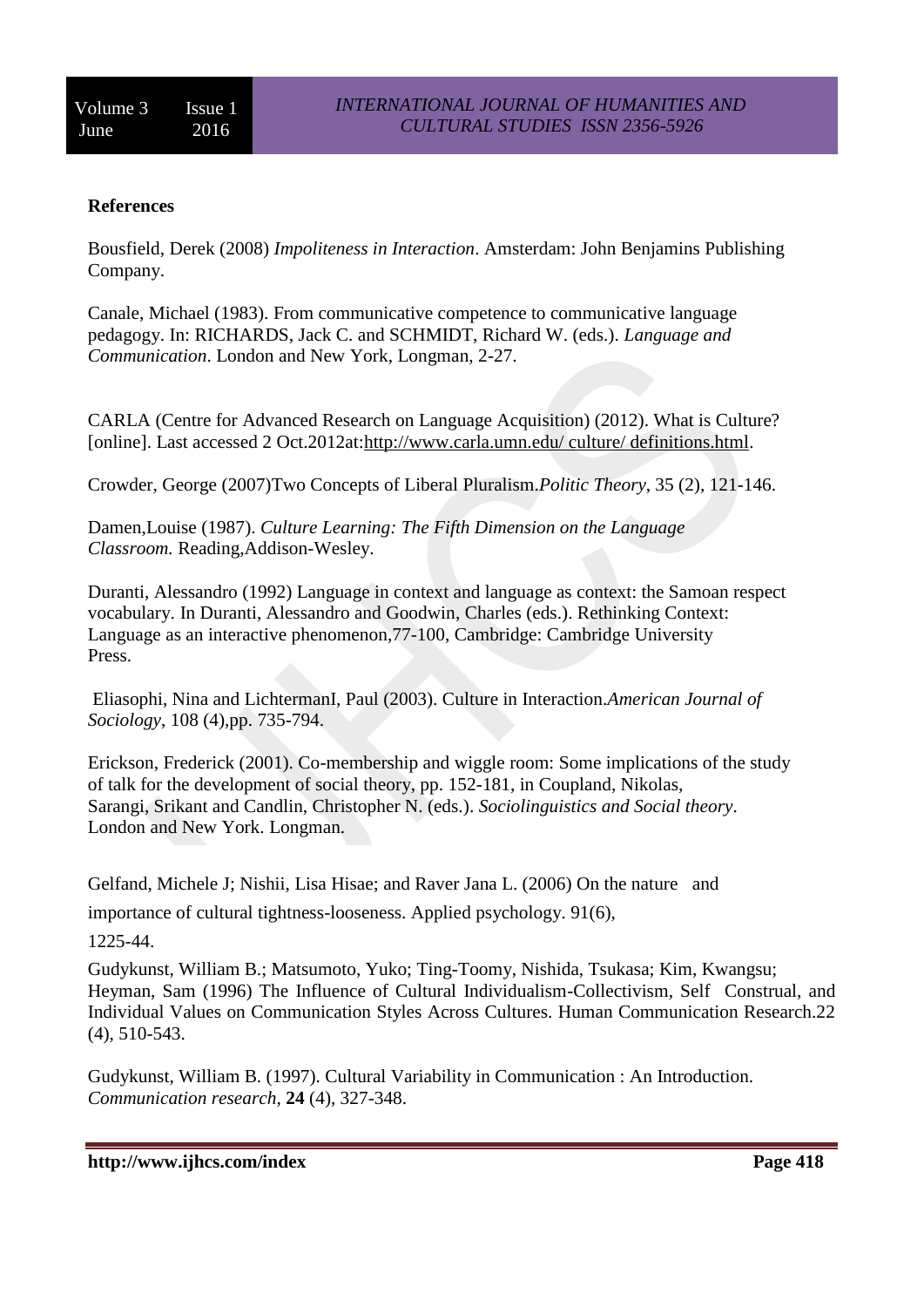Guesfield, Joseph R. (2006). Culture.*Context*, **5** (1), 43-44.

Ide, Sachiko (1992b). On the Notion of Wakimae: Toward an Integrated Framework of Linguistic Politeness. *Mejiro Linguistic Society* (MLS), 293-305.

Hofstede, Geert (1984). *Culture's consequences: international differences in work-related values*. California and London, Sage

……………, Geert (2004). Business Culture. In: JANDT, Fred E. (ed.). *Intercultural communication: AGlobal Reader*. London, Sage Publication , 12-16.

Jandt, Fred E. (2010). *An Introduction to Intercultural Communication: Identities in a Global Community*.6th ed., Los Angeles and London, Sage.

Kramsch, Claire (1998). *Language and Culture*. Oxford: Oxford University Press.

Lindstorm, Lamont (1992) Context contests: debatable truth statements on Tanna (Vanuatu).In Duranti, Alessandro and Goodwin, Charles (eds.). Rethinking Context: Language as an interactive phenomenon,101-124, Cambridge: Cambridge University Press.

Linell, Per (2001). Dynamics of discourse or stability of structure: Sociolinguistics and the legacy from linguistics, pp. 107-126, in Coupland, Nikolas, Sarangi, Srikant and Candlin, Christopher N. (eds.). *Sociolinguistics and Social theory*. London and New York. Longman.

Liu, Shuang; Voločič, Zala; Gallios, Cindy (2011).Introducing Intercultural Communication: Global Cultures and Contexts. London and California, Sage.

Matsumoto, David (2007). Culture, Context, and Behaviour. *Journal of Personality*, 75(6), 1285- 1319.

Mills, Sara (2003) *Gender and Politeness*. Cambridge: Cambridge University Press.

Mills, Sara (2009) Impoliteness in a cultural context. Journal of Pragmatics, 41, 1047-1060. Minkov, Michael, and Hofstede , Greet (2013)Cross-Cultural Analysis: The Science and Art of Comparing the World's Modern Societies and Their Culture. Lose Angeles and London, Saga

Neuliep, James W. (2012). *Intercultural Communication: Acontextual Approach*. 5th ed., Los Angeles and London, Sage.

Pang, Terence T. (2002)Orientalism and English as Social Capital: Early Colonial Education Policies in Hong Kong. [Australian Language Matters,](http://search.proquest.com.lcproxy.shu.ac.uk/llba/pubidlinkhandler/sng/pubtitle/Australian+Language+Matters/$N?accountid=13827) 10(4), 4-7.

Scollon, Ron and Scollon, Suzanne Wong (2001). Intercultural Communication. 2<sup>nd</sup>ed. Oxford. Blackwell.